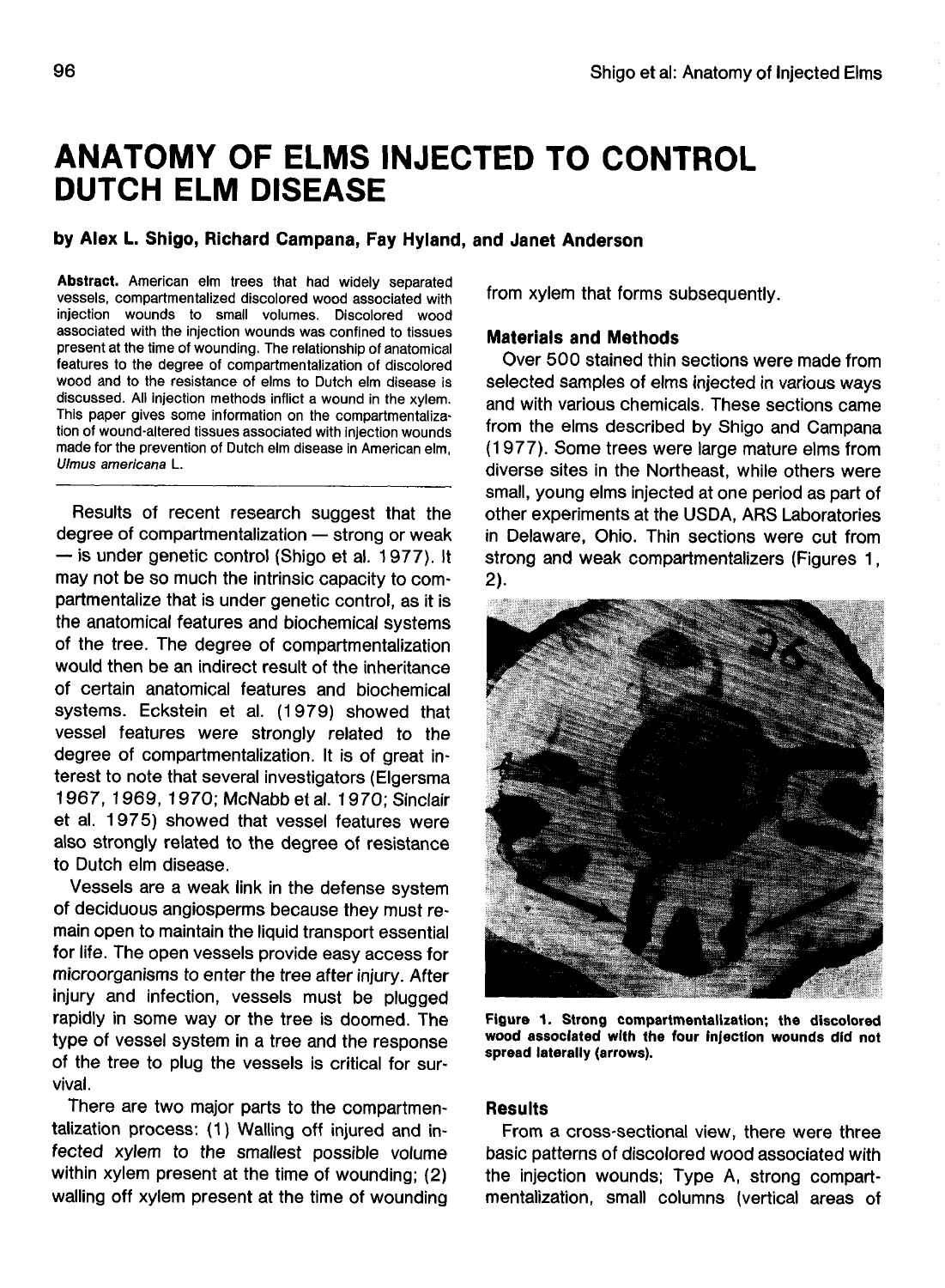tissue), no lateral spread; Type B, medium compartmentalization, large columns, some lateral spread; and Type C, weak compartmentalization, very large columns, and rapid lateral spread (Figure 3). Most of the elms were Types B and C.



**Figure 2. Weak comaprtmentalization; the discolored wood associated with the four injection wounds spread laterally to almost completely fill the diameter of the tree at the time of wounding.**

The anatomy of Type C was represented by an abundance of vessel groups in late wood tissues, all closely aligned (Figure 4). Type A had a more typical ring-porous structure with large single vessels abundant early in the growth ring and smaller vessels throughout the ring (Figure 5). Type B tissues were intermediate to Types A and C.

The discolored wood associated with the injection wounds had dark deposits in the ray parenchyma and the vessels had an abundance of tyloses (Figure 6). The parenchyma cells were dead in the discolored wood.

After the injection wound was inflicted, the living cambium began to form a new protective tissue called the barrier zone. The zone had fewer vessels and bulging ray parenchyma (Figure 7). The zone also had an abundance of parenchyma cells that had died soon after they were formed. The cells were then filled with dark deposits (Figure 8).

#### **Discussion**

Elms resistant to Dutch elm disease have vessels that are in widely separated groups, while susceptible elms have vessels that are closely



**Figure 3. Three basic patterns of discolored wood associated with injection wounds; Type A, strong compartmentalization, Type B, moderate compartmentalization, Type C, weak compartmentalization.**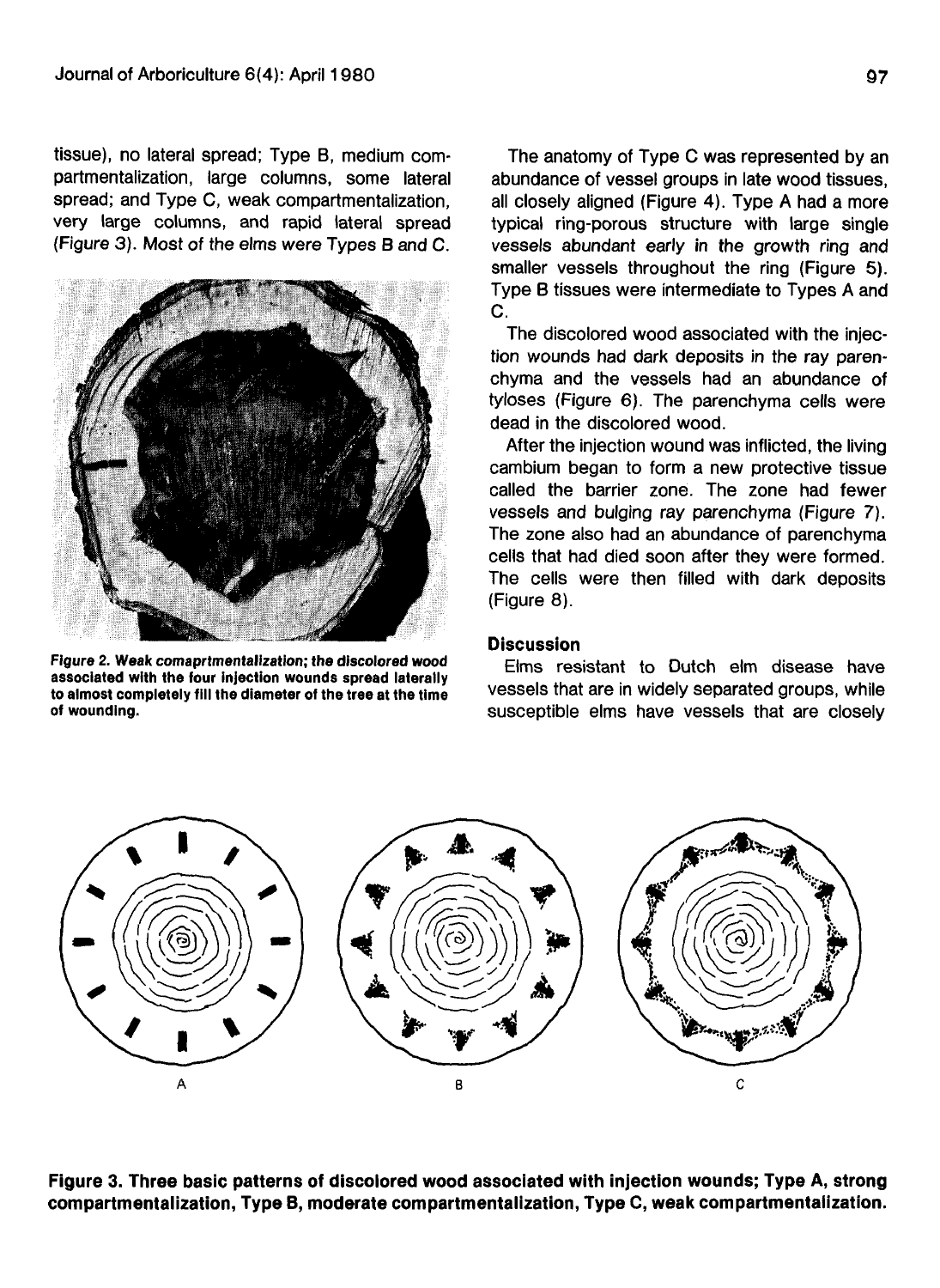grouped (Elgersma 1967, 1969, 1970); McNabb et al. 1970; MacHardy 1978; Sinclair et al. 1975). The closely grouped vessels would facilitate lateral movement of a fungus. Lateral spread of a pathogen is the most serious threat to the life of any particular infected stem, and to the life of a tree. A tree could withstand a great amount of vertical infection and still remain alive, but circumferential spread can kill quickly.

Eckstein et al. (1979) showed that trees which were strong compartmentalizers had widely spread groups of vessels, while weak compartmentalizers had very closely grouped vessels. There was great lateral spread of discolored wood in the trees that were weak compartmentalizers.

Results from our study agree with those of Eckstein et al. (1979) in that Type A elms had widely spaced vessel groups made up of more solitary vessels, while Type C elms had closely grouped vessels.

The results suggest that elms resistant to Dutch elm disease are also strong compartmentalizers.

The trees may be resistant because they have an anatomy that can quickly respond to injury and infection by compartmentalizing. This may help to explain some of the variation in response to injections. The trees that have the best response to the chemicals may be both strong compartmentalizers and resistant trees.

If this is so, and if further experiments continue to show that compartmentalization is under genetic control, then resistant elms could be selected on the basis of their response to wounding. Methods for doing this have been developed (Shigo 1979).

Barrier zones are anatomical and biochemical zones that separate infections within wood present at the time of wounding from wood that forms subsequently (Moore 1978; Mulhern et al. 1979). Barrier zones formed after the elm trees were injected. The barrier zone confined the discolored wood associated with the injections to the tissues present at the time of wounding. This is very beneficial, especially when injection



**showing thin sheets of ray parenchyma and abundance of closely aligned groups of vessels.**



**Figure S. Anatomy of Type A xylem in American elm; cross section showing thick sheets of ray parenchyma and large solitary vessels.**